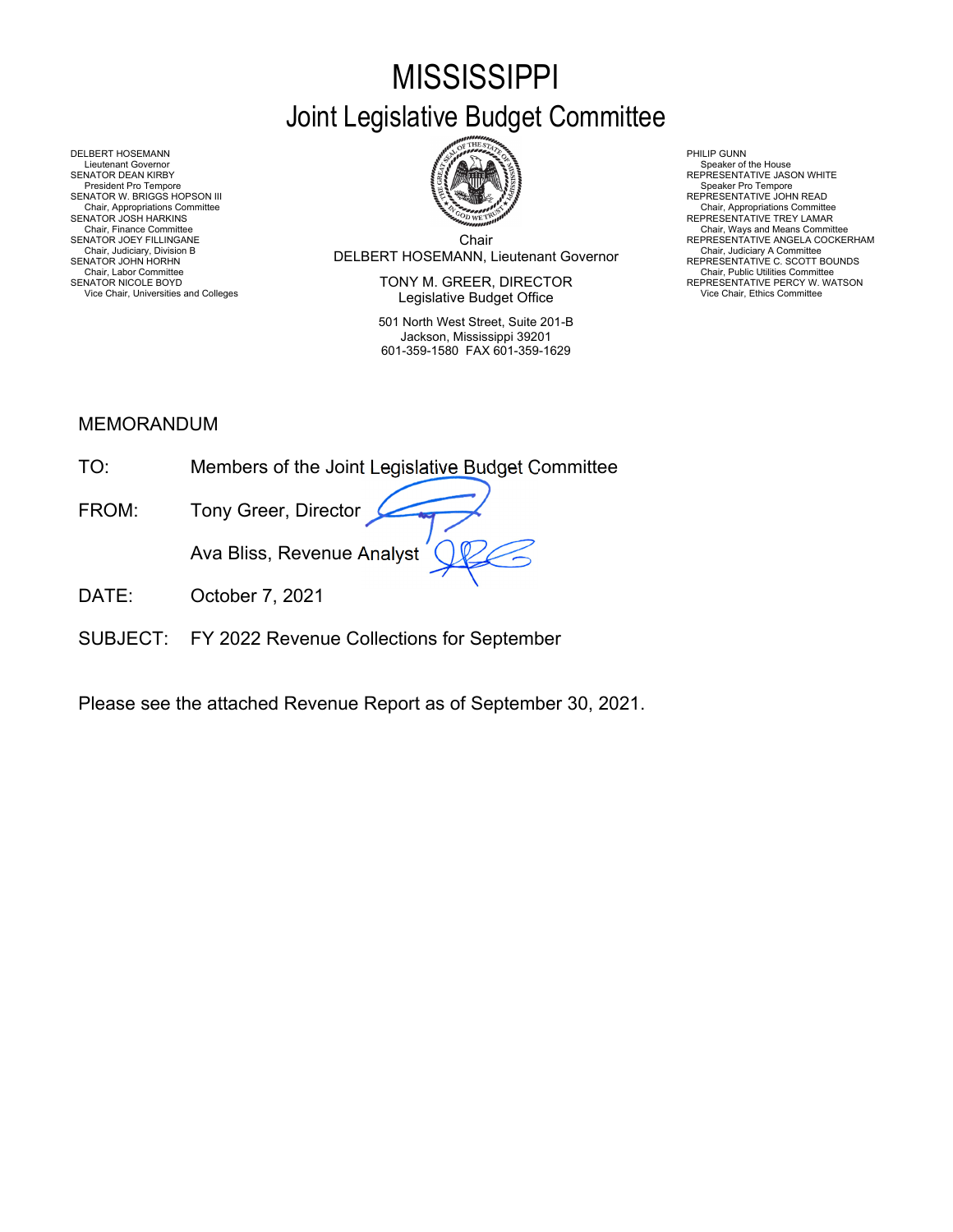



| <b>Source of Revenue Collections</b> | Month*   | <b>FYTD*</b> | <b>Prior</b><br>Year** |
|--------------------------------------|----------|--------------|------------------------|
| Sales Tax                            | $$-19.3$ | \$35.5       | \$149.5                |
| Individual Income Tax                | 25.6     | 93.3         | $-27.1$                |
| Corporate Tax                        | 66       | 73.3         | $-28.6$                |
| Use Tax                              | 25.2     | 24.1         | 4.4                    |
| <b>Gaming Tax</b>                    | 3.6      | 12.5         | 9.2                    |
| <b>Total Collections</b>             | \$103.6  | \$258.3      | \$112.8                |



Total revenue collections for the month of September FY 2022 are \$103,580,433 or 20.53% above the sine die revenue estimate. Fiscal YTD revenue collections through September 2021 are \$258,323,578 or 18.65% above the sine die estimate. Fiscal YTD total revenue collections through September 2021 are \$112,841,831 or 7.37% above the prior year's collections. The FY 2022 Sine Die Revenue Estimate is \$5,927,000,000.

*\*Figures in millions above or below the Sine Die estimate*

*\*\*Figures in millions above or below the prior year's actual collections*

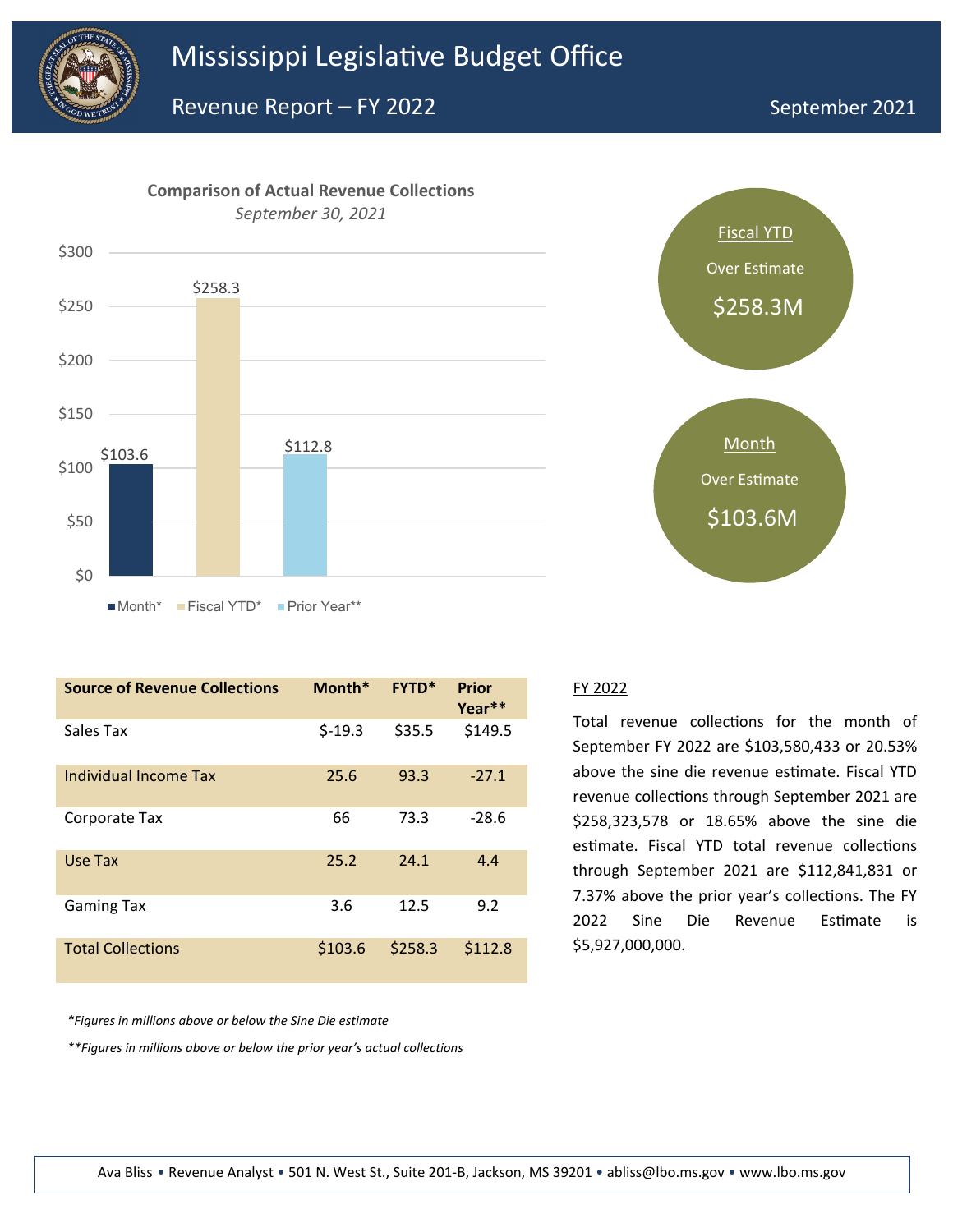

## **Comparison of Actual Revenue Collections by Tax Type**

The graph above compares the actual revenue collections to the sine die revenue estimate for each of the main tax revenue sources. The figures reflect the amount the actual collections for Sales, Individual, Corporate, Use and Gaming taxes were above or below the estimate for the month and fiscal year-to-date. The graph also compares fiscal year-to-date actual collections to prior year actual collections, as of September 30, 2021.



Ava Bliss • Revenue Analyst • 501 N. West St., Suite 201-B, Jackson, MS 39201 • abliss@lbo.ms.gov • www.lbo.ms.gov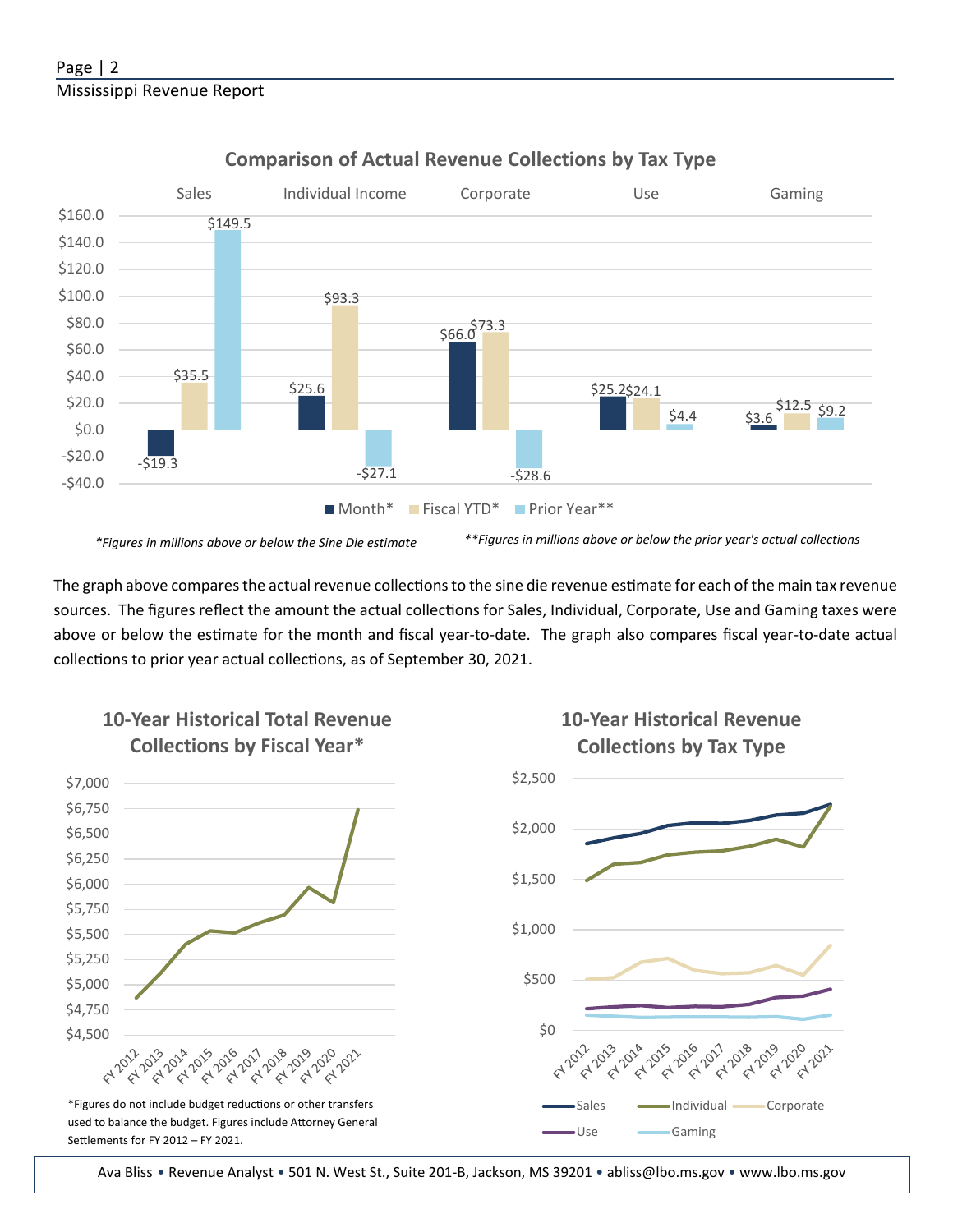### Page | 3

Mississippi Revenue Report

Below is a chart showing FY 2022 year-to-date collections compared to prior year-to-date collections.

|                                      |                          |                          | <b>Over/(Under) Prior Year</b> |           |
|--------------------------------------|--------------------------|--------------------------|--------------------------------|-----------|
| <b>Source of Revenue Collections</b> | FY 2021 July - September | FY 2022 July - September | Amount (\$)                    | % Change  |
| Sales Tax                            | \$440,517,572            | \$589,989,125            | \$149,471,553                  | 33.93%    |
| Individual Income Tax                | 594,385,190              | 567,335,104              | (27,050,086)                   | $-4.55%$  |
| Corporate Income Tax                 | 179,824,881              | 151,201,543              | (28, 623, 339)                 | $-15.92%$ |
| Use Tax                              | 110,113,946              | 114,503,873              | 4,389,927                      | 3.99%     |
| Insurance Premium Tax                | 39,252,053               | 41,138,628               | 1,886,575                      | 4.81%     |
| Tobacco, ABC & Beer                  | 71,520,482               | 68,147,256               | (3,373,226)                    | $-4.72%$  |
| Oil & Gas Severance                  | 4,200,121                | 7,132,129                | 2,932,008                      | 69.81%    |
| <b>Gaming Tax</b>                    | 34,349,848               | 43,578,165               | 9,228,317                      | 26.87%    |
| Other Dept. of Revenue               | 13,816,423               | 13,163,907               | (652, 516)                     | $-4.72%$  |
| Other Than Dept. of Revenue          | 42,659,331               | 47,290,524               | 4,631,194                      | 10.86%    |
| Sub-Total                            | 1,530,639,846            | 1,643,480,255            | 112,840,408                    | 7.37%     |
| All Other Transfers/Collections      | $\mathbf{0}$             | 1,423                    | 1,423                          | 100.0%    |
| <b>Total</b>                         | \$1,530,639,846          | \$1,643,481,678          | \$112,841,831                  | 7.37%     |



|  | <b>Economic Statistics:</b> |
|--|-----------------------------|
|--|-----------------------------|

| Unemployment Rate    |                                    |            |           |         |
|----------------------|------------------------------------|------------|-----------|---------|
|                      | Latest                             | Change     | Frequency | Date    |
| Mississippi          | 6.0%                               | $-0.1$     | Monthly   | Aug-21  |
| <b>United States</b> | 5.2%                               | $-0.2$     | Monthly   | Aug-21  |
|                      |                                    |            |           |         |
| GDP (millions)       |                                    |            |           |         |
|                      | Latest                             | Change $*$ | Frequency | Date    |
| Mississippi          | 104,131                            | 6.8%       | Quarterly | 2021:01 |
| <b>United States</b> | 19,055,700                         | 6.1%       | Quarterly | 2021:Q1 |
|                      |                                    |            |           |         |
|                      | Mississippi Employment (thousands) |            |           |         |
|                      | Latest                             | Change     | Frequency | Date    |
| <b>Total Nonfarm</b> | 1,132.5                            | 0.4%       | Monthly   | Aug-21  |
| <b>Total Private</b> | 898.0                              | 0.5%       | Monthly   | Aug-21  |

\*Annualized quarterly growth

\*Figures in millions.

September FY 2022 General Fund collections were \$79,871,609 or 15.12% over September FY 2021 actual collections. Sales tax collections for the month of September were below the prior year by \$327,390. Individual income tax collections for the month of September were above the prior year by \$31.7M. Corporate income tax collections for the month of September were above the prior year by \$48.9M.

For a more detailed listed of revenue collections for the State of Mississippi, please see the attached MS Department of Finance and Administration's monthly Revenue Report.

Ava Bliss • Revenue Analyst • 501 N. West St., Suite 201-B, Jackson, MS 39201 • abliss@lbo.ms.gov • www.lbo.ms.gov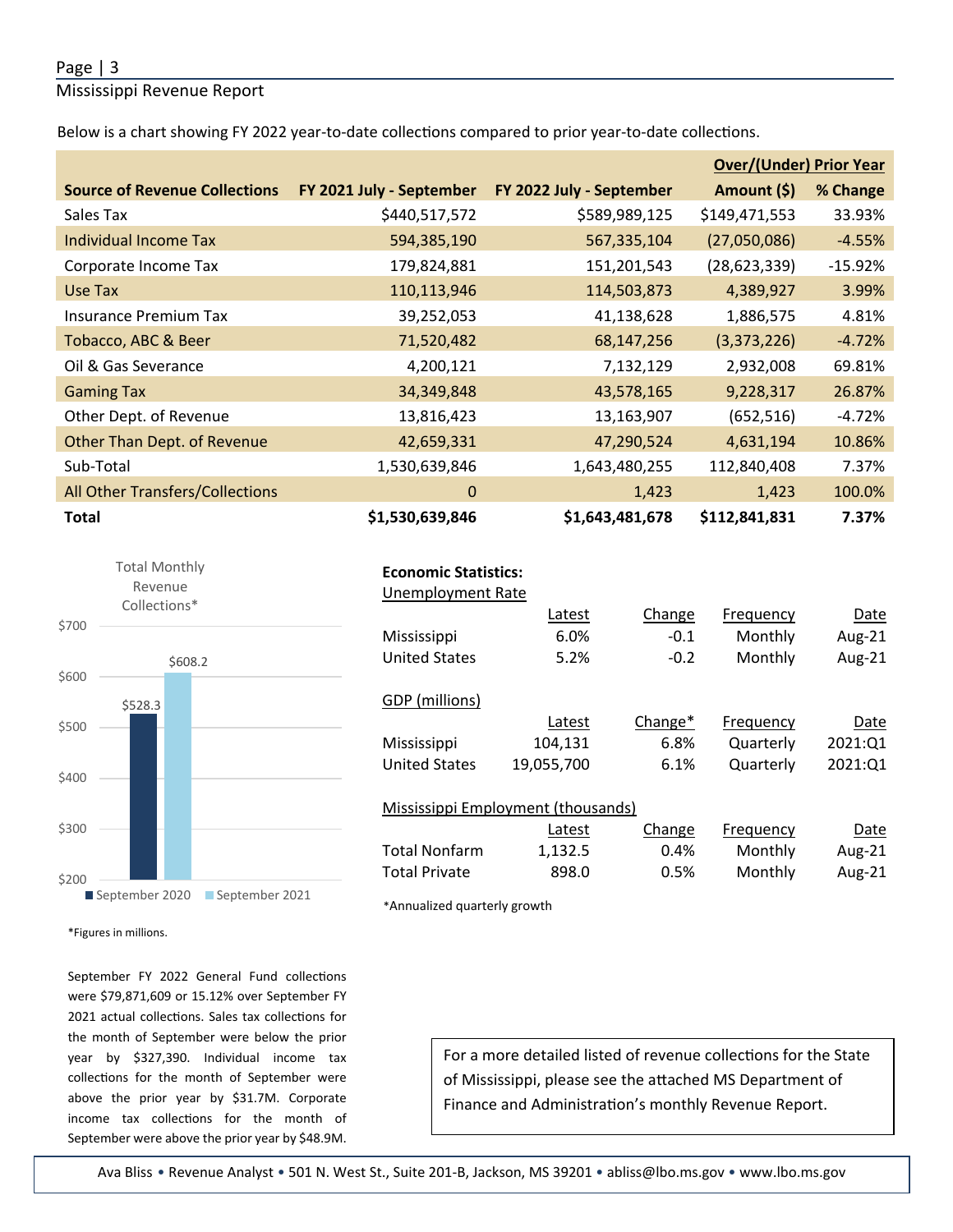# Mississippi Department of Finance and Administration Revenue Report

*As of September 30, 2021*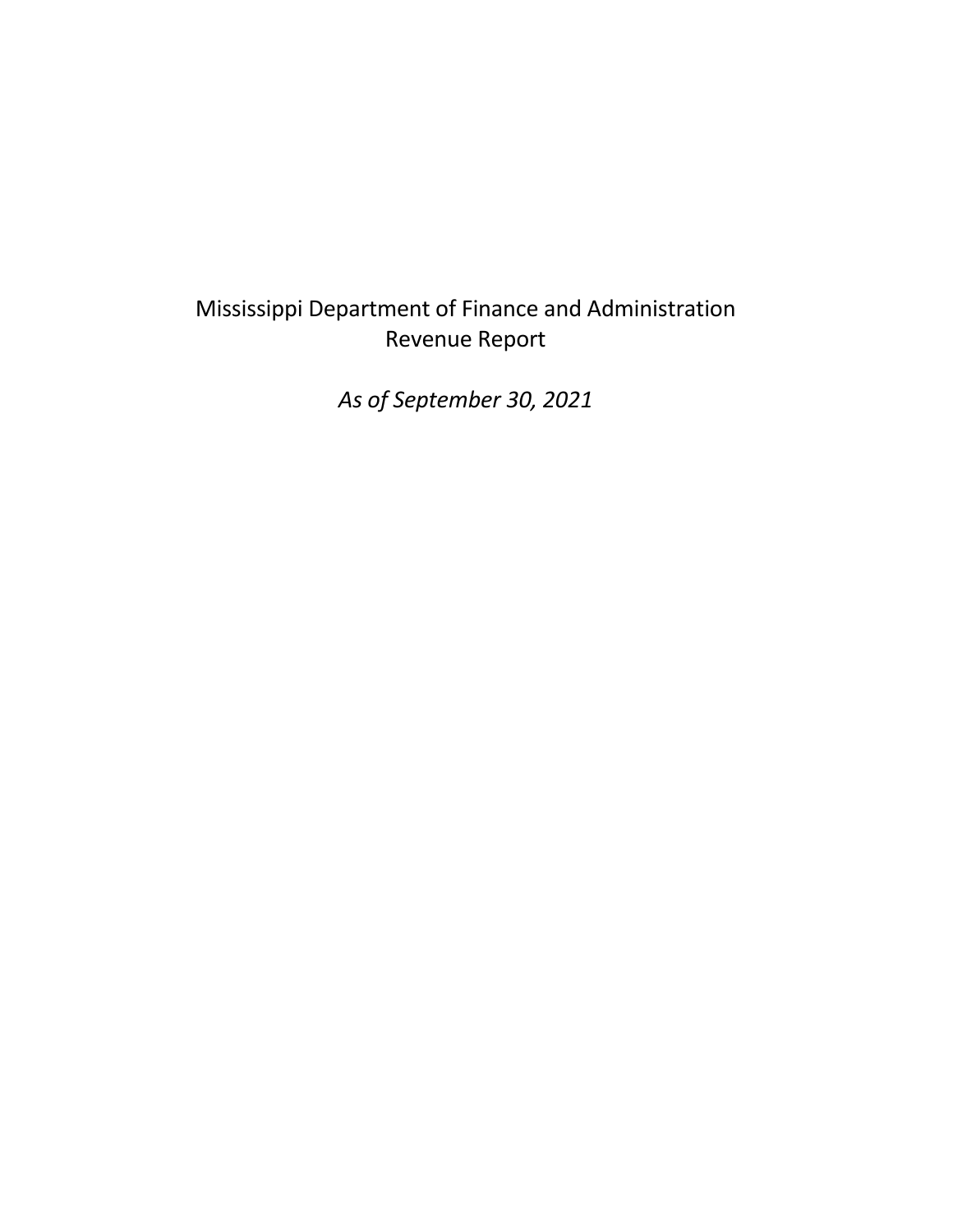Page 1

#### **FISCAL YEAR 2022**

|                               |                  | <b>OVER OR UNDER</b> |                    |                 |                    |                         |      |
|-------------------------------|------------------|----------------------|--------------------|-----------------|--------------------|-------------------------|------|
|                               | <b>ACTUAL</b>    | <b>COLLECTIONS</b>   | <b>ESTIMATE</b>    | <b>ESTIMATE</b> | <b>COLLECTIONS</b> | <b>ESTIMATE TO DATE</b> |      |
|                               | COLLECTIONS      | $07-01-20$           | <b>FISCAL YEAR</b> | $07-01-21$      | $07-01-21$         |                         |      |
| SOURCE                        | FY 2021          | $09-30-20$           | <u> 2022</u>       | $09-30-21$      | $09-30-21$         | <b>AMOUNT</b>           | PERC |
| DEPT. OF REVENUE COLLECTIONS: |                  |                      |                    |                 |                    |                         |      |
| SAI ES TAX (NET)              | $2.244361161$ \$ | 440.517.572 $\ell$   | 2.243.900.000.8    | 554 420 000     | 589991258          | 35 569 125              |      |

| <b>SOURCE</b>                            |     | FY 2021          | $09-30-20$       | 2022             | $09 - 30 - 21$   | 09-30-21         | <b>AMOUNT</b> | <b>PERCENT</b> |
|------------------------------------------|-----|------------------|------------------|------------------|------------------|------------------|---------------|----------------|
| DEPT. OF REVENUE COLLECTIONS:            |     |                  |                  |                  |                  |                  |               |                |
| <b>SALES TAX (NET)</b>                   | \$. | 2,244,361,161 \$ | 440,517,572 \$   | 2,243,900,000 \$ | 554,420,000 \$   | 589,989,125 \$   | 35,569,125    | 6.42%          |
| <b>INDIVIDUAL INCOME TAX</b>             |     | 2,226,159,994    | 594,385,190      | 1,883,600,000    | 473,990,000      | 567, 335, 104    | 93,345,104    | 19.69%         |
| CORPORATE INCOME TAX                     |     | 845,133,396      | 179,824,881      | 490,000,000      | 77,910,000       | 151,201,543      | 73,291,543    | 94.07%         |
| <b>USE TAX</b>                           |     | 408,776,281      | 110,113,946      | 385,300,000      | 90,390,000       | 114,503,873      | 24,113,873    | 26.68%         |
| <b>INSURANCE PREMIUM TAX</b>             |     | 339,282,412      | 39,252,053       | 331,400,000      | 37,830,000       | 41,138,628       | 3,308,628     | 8.75%          |
| <b>TOBACCO TAX</b>                       |     | 145,655,089      | 38,025,615       | 140,900,000      | 36,200,000       | 35,993,703       | (206, 297)    | $-0.57%$       |
| <b>ABC DIVISION</b>                      |     | 108,762,661      | 25,628,303       | 94,000,000       | 21,614,000       | 24,702,456       | 3,088,456     | 14.29%         |
| <b>BEER AND WINE TAX</b>                 |     | 29,370,688       | 7,866,564        | 29,000,000       | 7,811,000        | 7,451,097        | (359,903)     | $-4.61%$       |
| OIL SEVERANCE TAX                        |     | 16,416,775       | 3,815,709        | 15,000,000       | 3,750,000        | 6,496,534        | 2,746,534     | 73.24%         |
| NATURAL GAS SEVERANCE TAX                |     | 1,766,228        | 384,412          | 1,800,000        | 450,000          | 635,595          | 185,595       | 41.24%         |
| <b>AUTO TAG FEES</b>                     |     | 13,262,073       | 3,696,896        | 9,300,000        | 2,533,000        | 2,036,255        | (496,745)     | $-19.61%$      |
| <b>INSTALLMENT LOAN TAX</b>              |     | 12,456,568       | 2,795,004        | 12,200,000       | 2,913,000        | 3,784,461        | 871,461       | 29.92%         |
| PAYMENT IN LIEU OF TAX                   |     | 1,200,000        | $\Omega$         | 1,200,000        | $\Omega$         | $\Omega$         | $\Omega$      | $0.00\%$       |
| <b>MISCELLANEOUS</b>                     |     | 10,761,838       | 7,324,523        | 11,600,000       | 7,957,000        | 7,343,191        | (613, 809)    | $-7.71%$       |
| <b>GAMING FEES &amp; TAXES</b>           |     | 153,724,705      | 34,349,848       | 120,000,000      | 31,100,000       | 43,578,165       | 12,478,165    | 40.12%         |
| <b>TOTAL DEPT. OF REVENUE:</b>           |     | 6,557,089,871    | 1,487,980,516    | 5,769,200,000    | 1,348,868,000    | 1,596,189,731    | 247,321,731   | 18.34%         |
|                                          |     |                  |                  |                  |                  |                  |               |                |
| OTHER THAN DEPT. OF REVENUE COLLECTIONS: |     |                  |                  |                  |                  |                  |               |                |
| <b>INTEREST ON INVESTMENTS</b>           |     | 12,815,386       | 3,856,063        | 12,500,000       | 2,743,100        | 4,078,454        | 1,335,354     | 48.68%         |
| <b>HIGHWAY SAFETY PATROL</b>             |     | 20,086,587       | 5,048,707        | 18,700,000       | 4,735,000        | 4,893,242        | 158,242       | 3.34%          |
| <b>INSURANCE TAX</b>                     |     | 38,451,153       | 10,739,285       | 30,000,000       | 8,521,000        | 12,339,424       | 3,818,424     | 44.81%         |
| LICENSES, FEES, PERMITS                  |     | 62,296,152       | 13,284,290       | 52,000,000       | 9,061,000        | 14,140,664       | 5,079,664     | 56.06%         |
| <b>CRIME TAX/ASSESSMENT</b>              |     | 39,068,063       | 8,500,763        | 37,200,000       | 9,169,000        | 9,199,743        | 30,743        | 0.34%          |
| <b>MISCELLANEOUS</b>                     |     | 2,736,230        | 346,921          | 2,400,000        | 336,000          | 1,299,374        | 963,374       | 286.72%        |
| <b>GAMING FEES &amp; TAXES</b>           |     | 4,728,093        | 883,302          | 5,000,000        | 1,725,000        | 1,339,625        | (385, 375)    | $-22.34%$      |
| TOTAL OTHER THAN DOR:                    |     | 180, 181, 664    | 42,659,331       | 157,800,000      | 36,290,100       | 47,290,524       | 11,000,424    | 30.31%         |
| <b>TOTAL GF - (Sine Die) COLLECTIONS</b> |     | 6,737,271,535    | 1,530,639,846    | 5,927,000,000    | 1,385,158,100    | 1,643,480,255    | 258,322,155   | 18.65%         |
| SETTLEMENTS/OTHER                        |     | 4,113,440        |                  |                  |                  | 1,423            | 1,423         | 100.00%        |
| <b>WCSR TRANSFER IN</b>                  |     |                  |                  |                  |                  |                  | $\Omega$      | $0.00\%$       |
| OTHER NON BUDGET TRANSFER IN             |     |                  |                  |                  |                  |                  |               | $0.00\%$       |
| TRANSFER IN (BUD RED)                    |     |                  |                  |                  |                  |                  |               | $0.00\%$       |
| OTHER BUDGETED GF COLLECTIONS            |     |                  |                  | $\Omega$         |                  |                  | 0             | $0.00\%$       |
| <b>TOTAL GENERAL FUND:</b>               |     | 6,741,384,975 \$ | 1,530,639,846 \$ | 5,927,000,000 \$ | 1,385,158,100 \$ | 1,643,481,678 \$ | 258, 323, 578 | 18.65%         |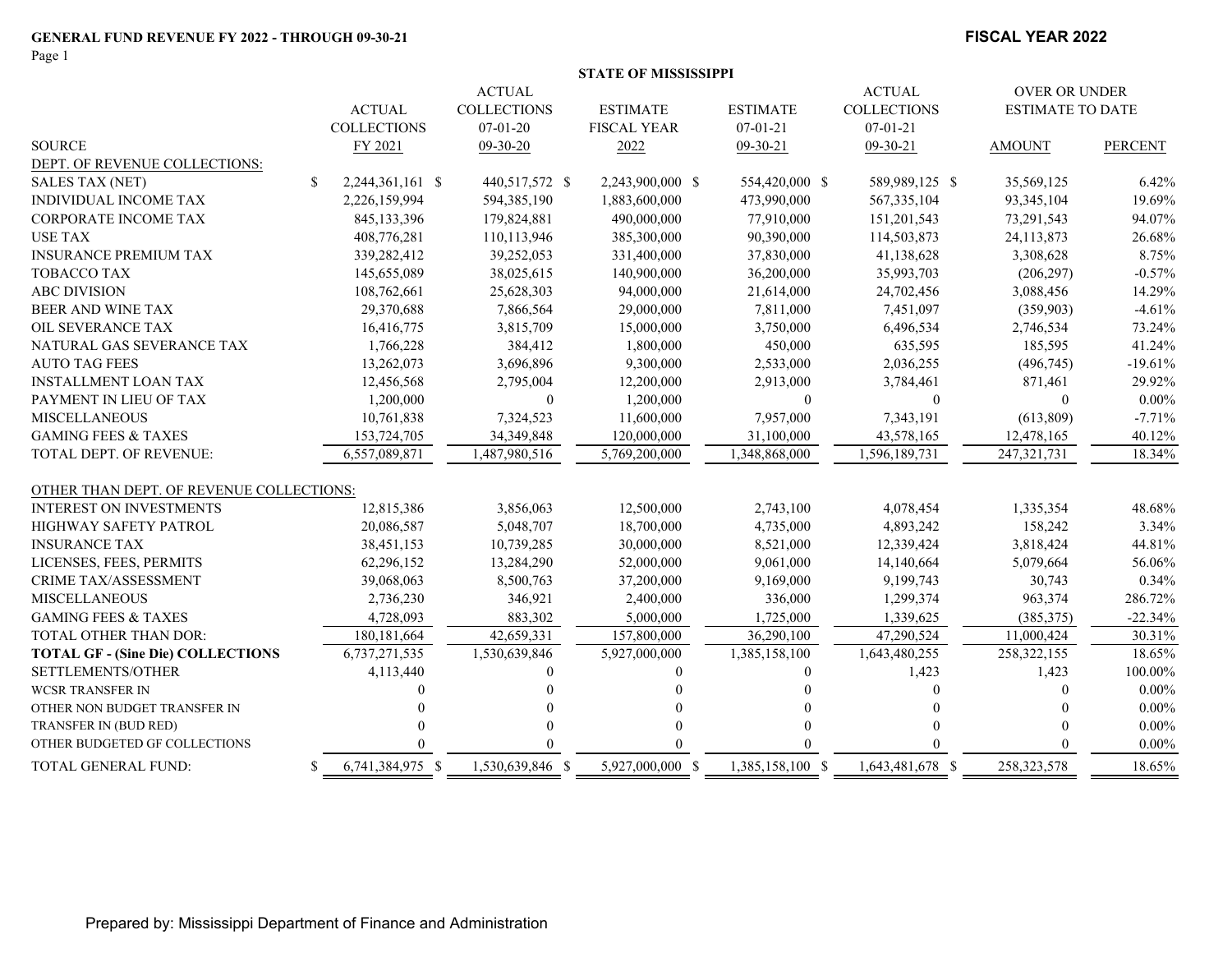#### **GENERAL FUND REVENUE FY 2022 - THROUGH 09-30-21 COMPARISON TO PRIOR YEAR COLLECTIONS** Page 2

|                                          |                      |                | $07-01-20$       | $07-01-21$       | <b>INCREASE OR DECREASE</b> |                |
|------------------------------------------|----------------------|----------------|------------------|------------------|-----------------------------|----------------|
|                                          | September            | September      | <b>TO</b>        | <b>TO</b>        | OVER OR UNDER PRIOR YEAR    |                |
| <b>SOURCE</b>                            | 2020                 | 2021           | 09-30-20         | 09-30-21         | <b>AMOUNT</b>               | <b>PERCENT</b> |
| DEPT. OF REVENUE COLLECTIONS:            |                      |                |                  |                  |                             |                |
| <b>SALES TAX (NET)</b>                   | \$<br>164,409,443 \$ | 164,082,053 \$ | 440,517,572 \$   | 589,989,125 \$   | 149,471,553                 | 33.93%         |
| INDIVIDUAL INCOME TAX                    | 177,694,589          | 209,397,133    | 594,385,190      | 567, 335, 104    | (27,050,086)                | $-4.55\%$      |
| <b>CORPORATE INCOME TAX</b>              | 78,258,644           | 127,114,201    | 179,824,881      | 151,201,543      | (28, 623, 339)              | $-15.92\%$     |
| <b>USE TAX</b>                           | 56,501,182           | 55, 333, 274   | 110,113,946      | 114,503,873      | 4,389,927                   | 3.99%          |
| <b>INSURANCE PREMIUM TAX</b>             | 1,041,271            | 230,734        | 39,252,053       | 41,138,628       | 1,886,575                   | 4.81%          |
| <b>TOBACCO TAX</b>                       | 12,398,163           | 11,994,116     | 38,025,615       | 35,993,703       | (2,031,911)                 | $-5.34%$       |
| <b>ABC DIVISION</b>                      | 8,137,021            | 7,886,181      | 25,628,303       | 24,702,456       | (925, 846)                  | $-3.61%$       |
| BEER AND WINE TAX                        | 2,514,333            | 2,516,967      | 7,866,564        | 7,451,097        | (415, 466)                  | $-5.28%$       |
| OIL SEVERANCE TAX                        | 1,358,242            | 2,200,308      | 3,815,709        | 6,496,534        | 2,680,825                   | 70.26%         |
| NATURAL GAS SEVERANCE TAX                | 108,279              | 253,232        | 384,412          | 635,595          | 251,183                     | 65.34%         |
| <b>AUTO TAG FEES</b>                     | 1,173,850            | 779,173        | 3,696,896        | 2,036,255        | (1,660,641)                 | $-44.92%$      |
| <b>INSTALLMENT LOAN TAX</b>              | 7,353                | 162,024        | 2,795,004        | 3,784,461        | 989,457                     | 35.40%         |
| PAYMENT IN LIEU OF TAX                   | $\theta$             | $\mathbf{0}$   | $\mathbf{0}$     | $\theta$         | $\Omega$                    | $0.00\%$       |
| <b>MISCELLANEOUS</b>                     | 287,722              | 278,020        | 7,324,523        | 7,343,191        | 18,668                      | 0.25%          |
| <b>GAMING FEES &amp; TAXES</b>           | 9,766,920            | 12,752,306     | 34,349,848       | 43,578,165       | 9,228,317                   | 26.87%         |
| TOTAL DEPT. OF REVENUE:                  | 513,657,013          | 594,979,722    | 1,487,980,516    | 1,596,189,731    | 108,209,215                 | 7.27%          |
| OTHER THAN DEPT. OF REVENUE COLLECTIONS: |                      |                |                  |                  |                             |                |
| <b>INTEREST ON INVESTMENTS</b>           | 1,279,443            | 1,719,282      | 3,856,063        | 4,078,454        | 222,391                     | 5.77%          |
| HIGHWAY SAFETY PATROL                    | 1,682,789            | 1,720,630      | 5,048,707        | 4,893,242        | (155, 465)                  | $-3.08\%$      |
| <b>INSURANCE TAX</b>                     | 2,696,604            | 2,409,384      | 10,739,285       | 12,339,424       | 1,600,139                   | 14.90%         |
| LICENSES, FEES, PERMITS                  | 5,833,336            | 3,119,555      | 13,284,290       | 14,140,664       | 856,374                     | 6.45%          |
| <b>CRIME TAX/ASSESSMENT</b>              | 2,892,755            | 2,966,193      | 8,500,763        | 9,199,743        | 698,980                     | 8.22%          |
| <b>MISCELLANEOUS</b>                     | 107,361              | 825,469        | 346,921          | 1,299,374        | 952,453                     | 274.54%        |
| <b>GAMING FEES &amp; TAXES</b>           | 129,099              | 409,775        | 883,302          | 1,339,625        | 456,323                     | 51.66%         |
| <b>TOTAL OTHER THAN:</b>                 | 14,621,388           | 13,170,288     | 42,659,331       | 47,290,524       | 4,631,194                   | 10.86%         |
| <b>TOTAL GF - (Sine Die) COLLECTIONS</b> | 528,278,401          | 608,150,010    | 1,530,639,846    | 1,643,480,255    | 112,840,408                 | $7.37\%$       |
| SETTLEMENTS/OTHER                        |                      | 1,423          | 0                | 1,423            | 1,423                       | 100.00%        |
| <b>WCSR TRANSFER IN</b>                  |                      | 0              |                  | 0                | 0                           | $0.00\%$       |
| OTHER NON BUDGET TRANSFER IN             |                      | 0              |                  |                  | $\Omega$                    | $0.00\%$       |
| TRANSFER IN (BUD RED)                    |                      | 0              |                  |                  |                             | $0.00\%$       |
| OTHER BUDGETED GF COLLECTIONS            |                      |                |                  |                  |                             | $0.00\%$       |
| TOTAL GENERAL FUND:                      | \$<br>528,278,401 \$ | 608,151,433 \$ | 1,530,639,846 \$ | 1,643,481,678 \$ | 112,841,831                 | 7.37%          |